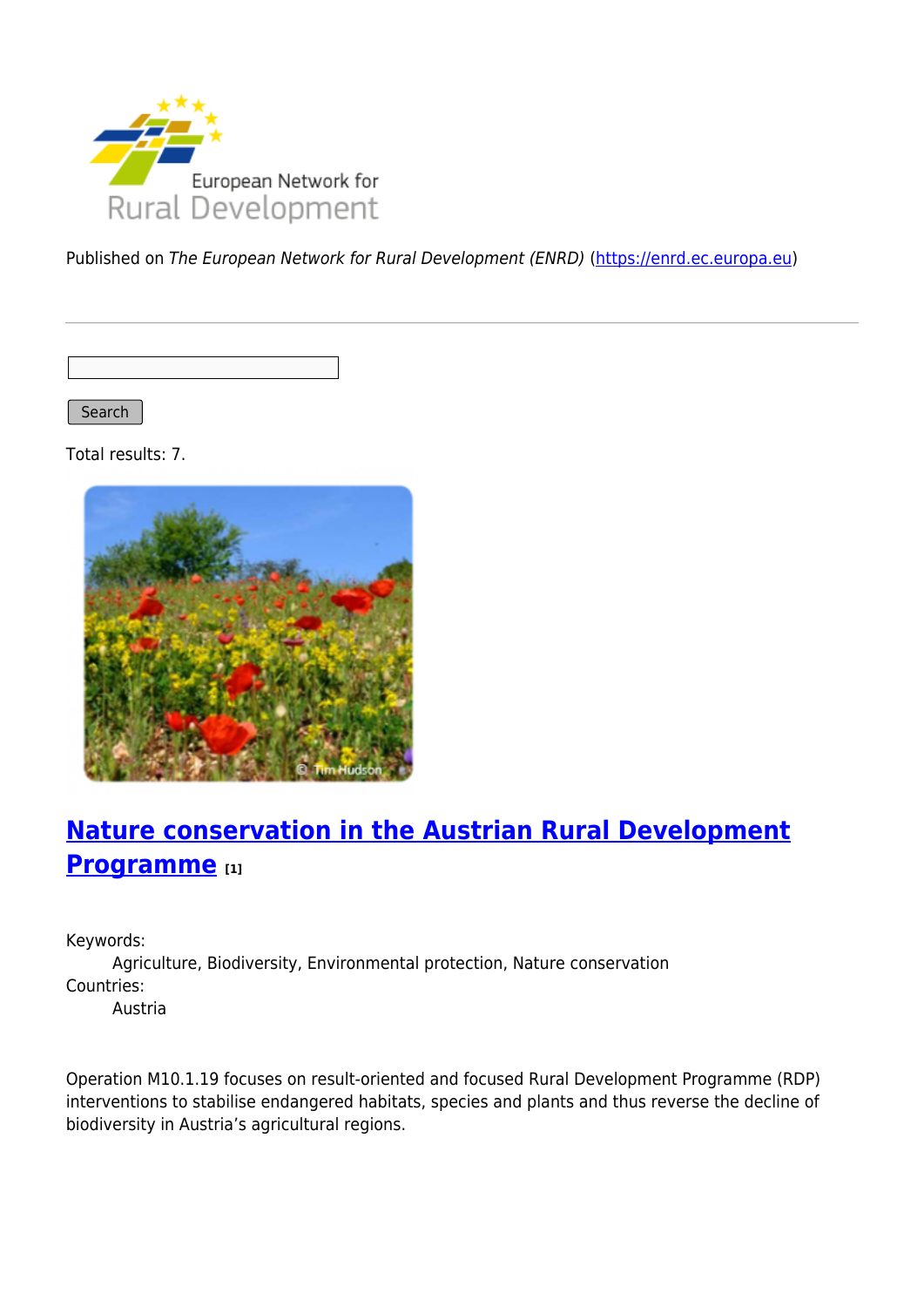

# **[Organic farming in Austria](https://enrd.ec.europa.eu/projects-practice/organic-farming-austria_en) [2]**

Keywords:

Agriculture, Biodiversity, Environmental protection, Environmental sustainability, Organic farming

Countries:

Austria

The Organic farming measure in the Austrian Rural Development Programme (RDP) helps preserve and enhance biodiversity; establish nutrient cycles on farms and reduce input, while also increasing soil fertility.



### **[Biodiversity-flower strips in Austria](https://enrd.ec.europa.eu/projects-practice/biodiversity-flower-strips-austria_en) [3]**

Keywords: Agriculture, Biodiversity, Environmental protection, Sustainability Countries: Austria

Supporting this environmentally sound and biodiversity-promoting management action is one of the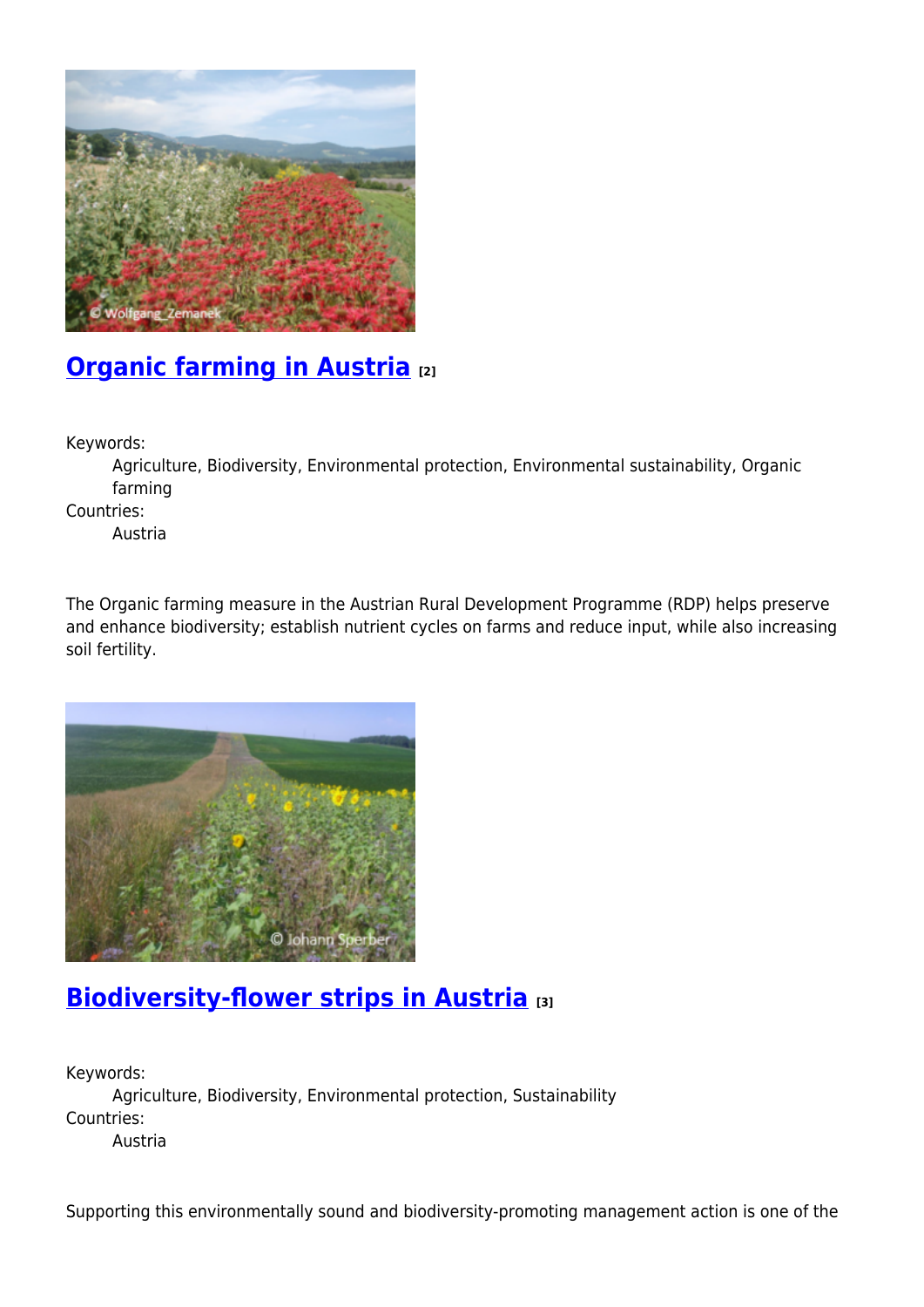most successful operations of the Austrian Agri-Environmental-Climate Scheme.



#### **[Implementing organic agriculture in Sardinia](https://enrd.ec.europa.eu/projects-practice/implementing-organic-agriculture-sardinia_en) [4]**

Keywords:

Added value, Agriculture, Biodiversity, Competitiveness, Environmental sustainability, Family farming, GHG & ammonia emissions, Organic farming Countries:

Italy

A Sardinian agricultural company applied for RDP support in order to maintain its organic agriculture production systems.



**[Supporting viticulture on steep slopes and terraces](https://enrd.ec.europa.eu/projects-practice/supporting-viticulture-steep-slopes-and-terraces_en) [5]**

Keywords:

Agriculture, Biodiversity, Climate change adaptation, Environmental protection, Family farming,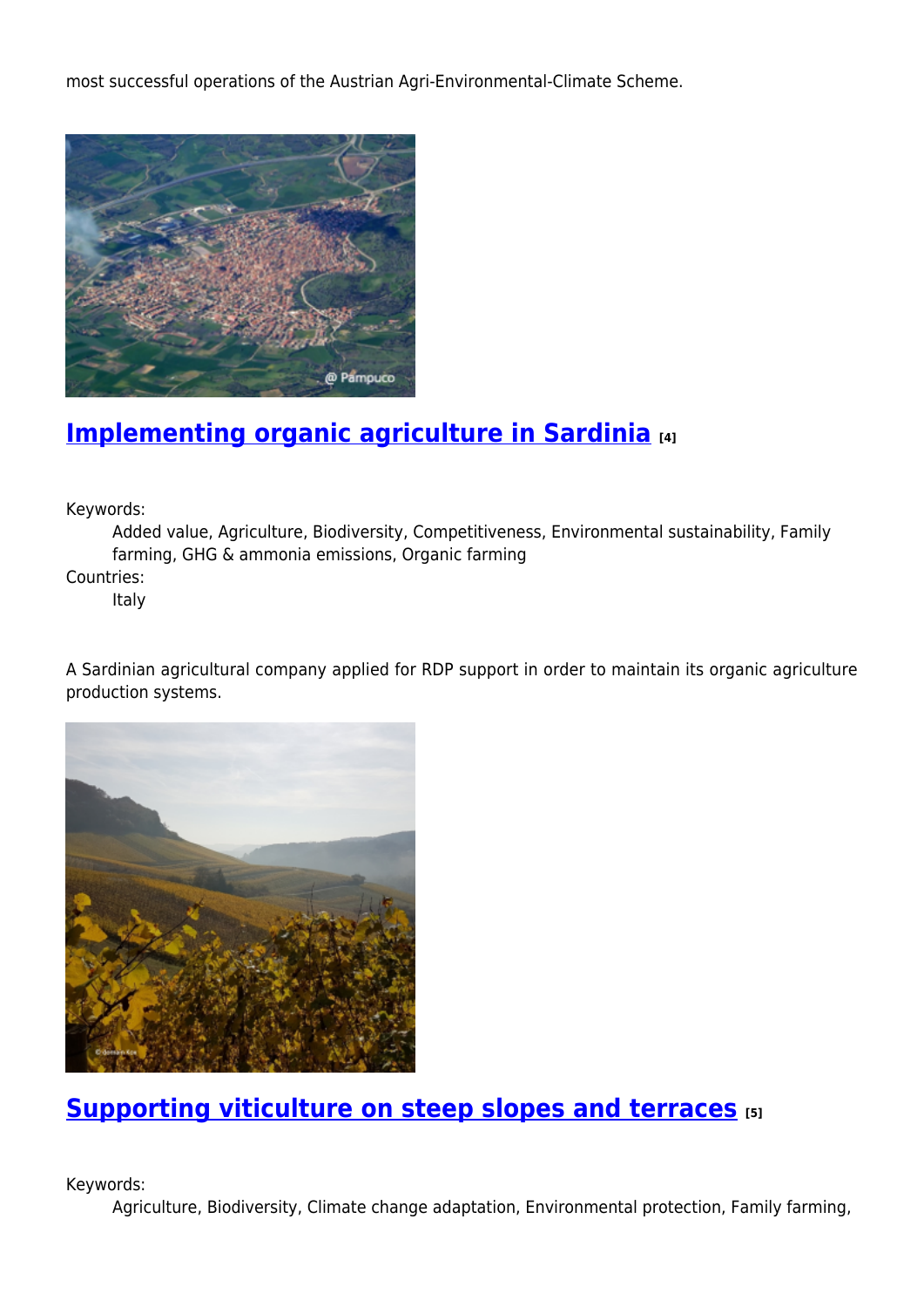Organic farming, Product quality Countries: Luxembourg

Granting a premium to support viticulture on steep slopes and terraced vineyards as a high-quality farming practice



## **[Improving soil quality by using sustainable practices](https://enrd.ec.europa.eu/projects-practice/improving-soil-quality-using-sustainable-practices_en)** [6]

Keywords:

Agriculture, Biodiversity, Environmental sustainability, Renewable energy Countries: Italy

A family farm invested in a biogas plant to produce renewable energy while also purchasing a new tomato harvester to improve the farm's overall income.



### **[BiodiverSO – rediscovering agricultural biodiversity](https://enrd.ec.europa.eu/projects-practice/biodiverso-rediscovering-agricultural-biodiversity_en) [7]**

Keywords:

Agriculture, Biodiversity, Environmental sustainability, Market development Countries:

Italy

Protecting and promoting traditional vegetables can lead to increased incomes for farmers and environmental benefits for society.